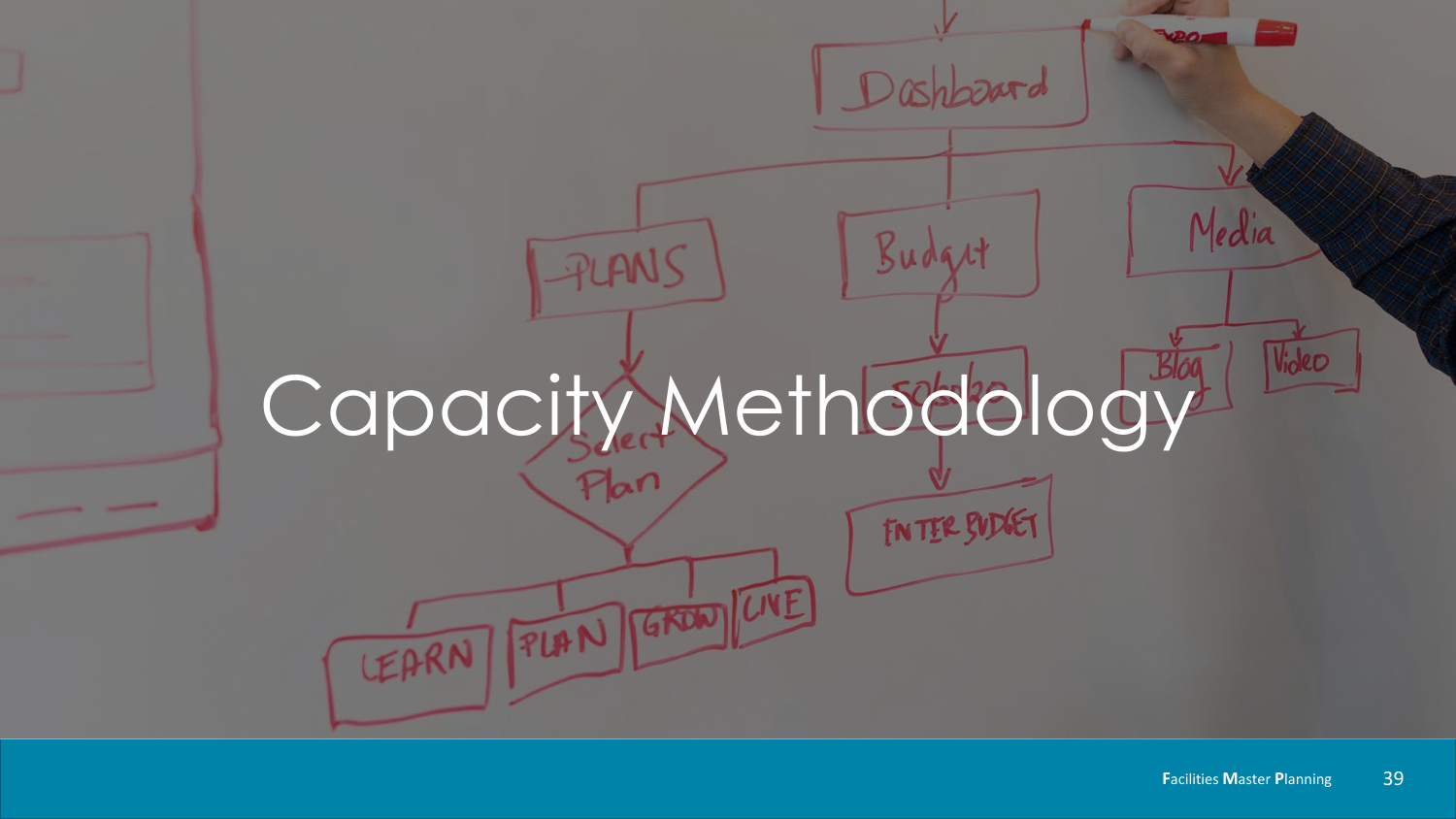## Assumptions for School Capacity

This methodology aims to address three things for

every school:

- Provide Baseline spaces that every school should have
- Provide Flexibility giving some autonomy to schools
- Address Equity provide extra space based on need for wrap-around services, etc.

The total number of Instructional Units remaining after excluding the non-core classrooms, Equity Allocation (Psychological and Social support), and GiftedPrograms multiplied by the number of students per classroom. The number of students per classroom is determinedusing the Funding Level numbers used for each respective grade level.

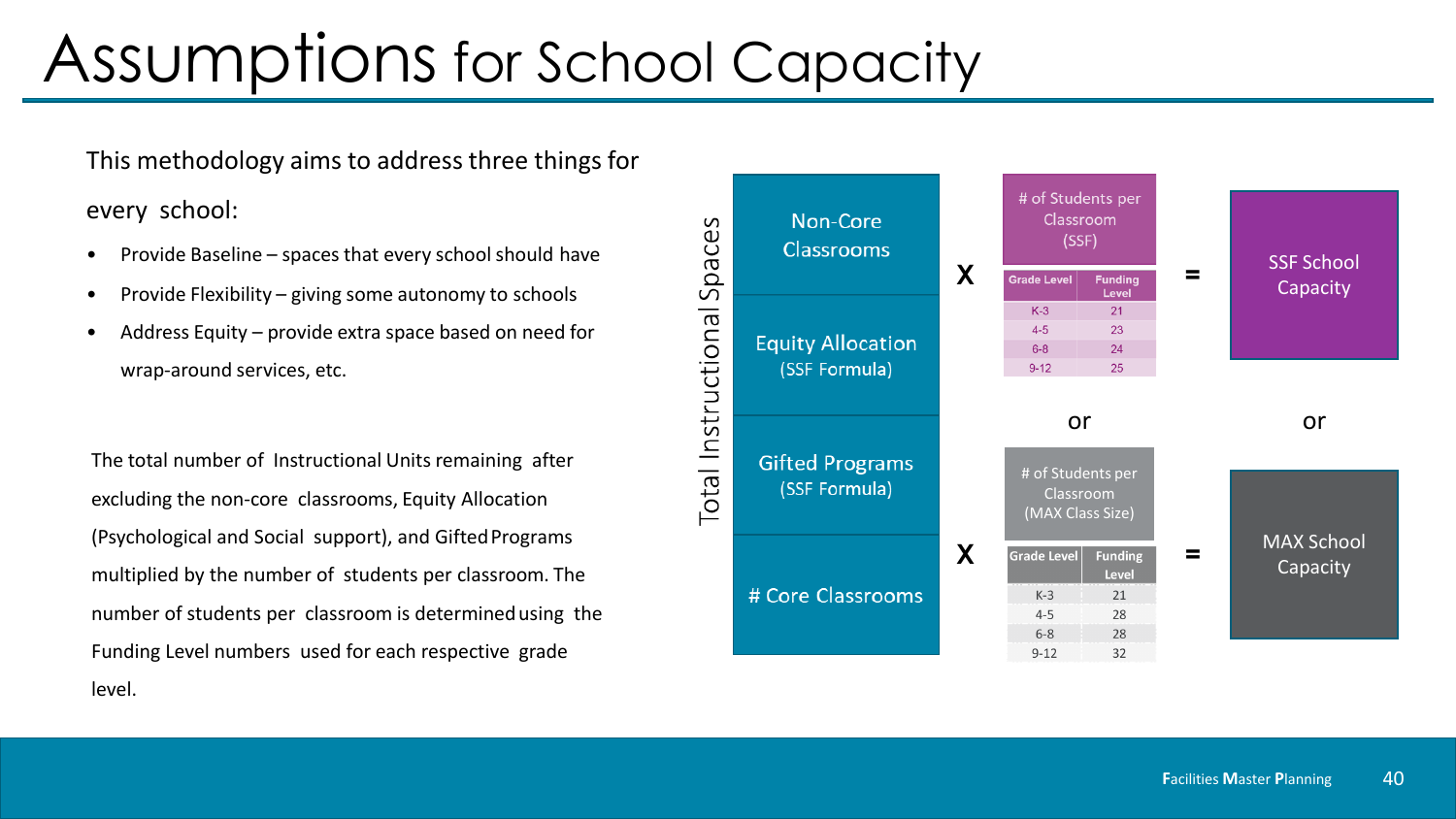## School Capacity Methodology

## **Non-Core Classrooms:**

Elementary

Music (1), Art (1), Media (Computer Lab) (1), Science (1), Self Contained Classroom (Varies), Gym (1), Media Center (1), Pre-K (Varies) Middle School Fine Arts Suite (4), CTAE labs (2), Gym (1), Health (2), Self Contained Classroom(Varies), Auditorium (1), General Lab (1) , Media Center (1) High School Competition Gym (1), Practice Gym (1), Health (2), JROTC Suite (2), Fine Arts Suite (Art, Music, etc.)(6), Self Contained Classroom (Varies), Auditorium (1), CTAE Labs (3), Media Center (1)

Note: Self-contained classrooms vary based on school and regional Special Education program designations



**SSF Methodology will require additional space for lower class size and wrap around services as compared to MAX Class Size Methodology**

Note: SSF – number students wasdone by prorating distribution by grade.

Note: # Core Classrooms assumes spaces are used as originally intended/designed